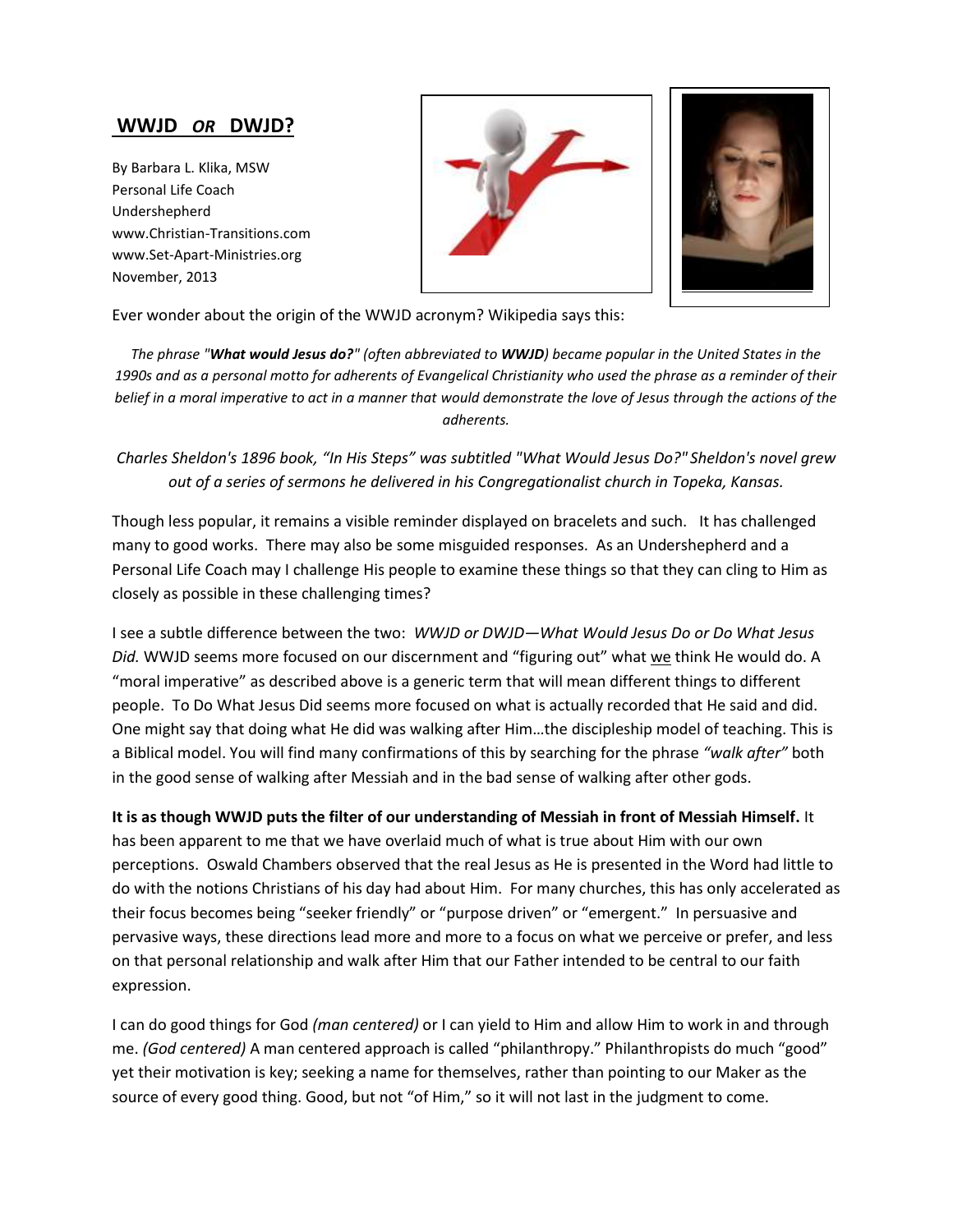DWJD: where do we go now to learn what He did? We search the Scriptures for the eye witness accounts. How did He walk? He affirmed repeatedly that He did only what His Father, our God, the God of Israel directed Him to do. He affirmed repeatedly that His doctrine/teaching was not His own but from His Father.

## *Jesus answered them, and said, My doctrine is not mine, but his that sent me. John 7:16*

He observed the appointed times or Feasts in the cycles that the Father had established as His preferred way of worship in the words of the Scriptures; indeed, He Himself IS the focal point of every one of these Feasts! And, why not? He is the Living Word!

*In the beginning was the Word, and the Word was with God, and the Word was God. The same was in the beginning with God. All things were made by him; and without him was not anything made that was made. John 1:1-3*

WWJD or DWJD….He never told us to sit down and ponder what He might do in any situation, but called us to walk after Him, to do what He did. Much of what is plainly written has been re-interpreted over the centuries. Why would we be any less susceptible to "missing the mark" in these past centuries than the Jewish leaders were in the centuries prior to His days in the flesh? Jesus spoke to them of the misinterpretations often, and grieved for where they missed the mark, as He corrected and repositioned those who had ears to hear. Now, as our own perceptions have become the filter through which we view Him, the simple straightforward message found in the Word is often explained away as no longer relevant for today. **Spiritual truths are indeed present but these deeper insights cannot replace or change the plain meaning without losing their validity. Centuries of spiritualizing have left us blinded to the plain and simple words of Truth that are in the Word.**

> *Thy word is a lamp unto my feet, and a light unto my path. Psalms 119:105*

When we walk after Him, we are following in His path, the path of righteousness that David wrote of in the beloved  $23^{rd}$  Psalm. That word "path" is from a Hebrew word that is more clearly understood as "cycles" since Hebraic thought is not linear as we westerner's view it, but repeating cycles. If we do what He did, we walk after Him in the expression of our worship. We walk on that cyclical path of the annual celebrations about Him! It is not just an intellectual exercise of pondering what He would do, but also a physical act of obedience that opens our spiritual eyes, as we walk, to more full understanding of Who He is, which draws us to be more like Him…if indeed, we ARE for Him, and allow His Truth to prick our hearts *(Acts 2: 37; 41)* and not like those who didn't like their conscience being pricked with the truth that they had rejected the prophets before Him and He Himself. *(Acts 5:32-33; 7:51-59)*

*He restoreth my soul: he leadeth me in the paths of righteousness for his name's sake. Psalm 23: 3*